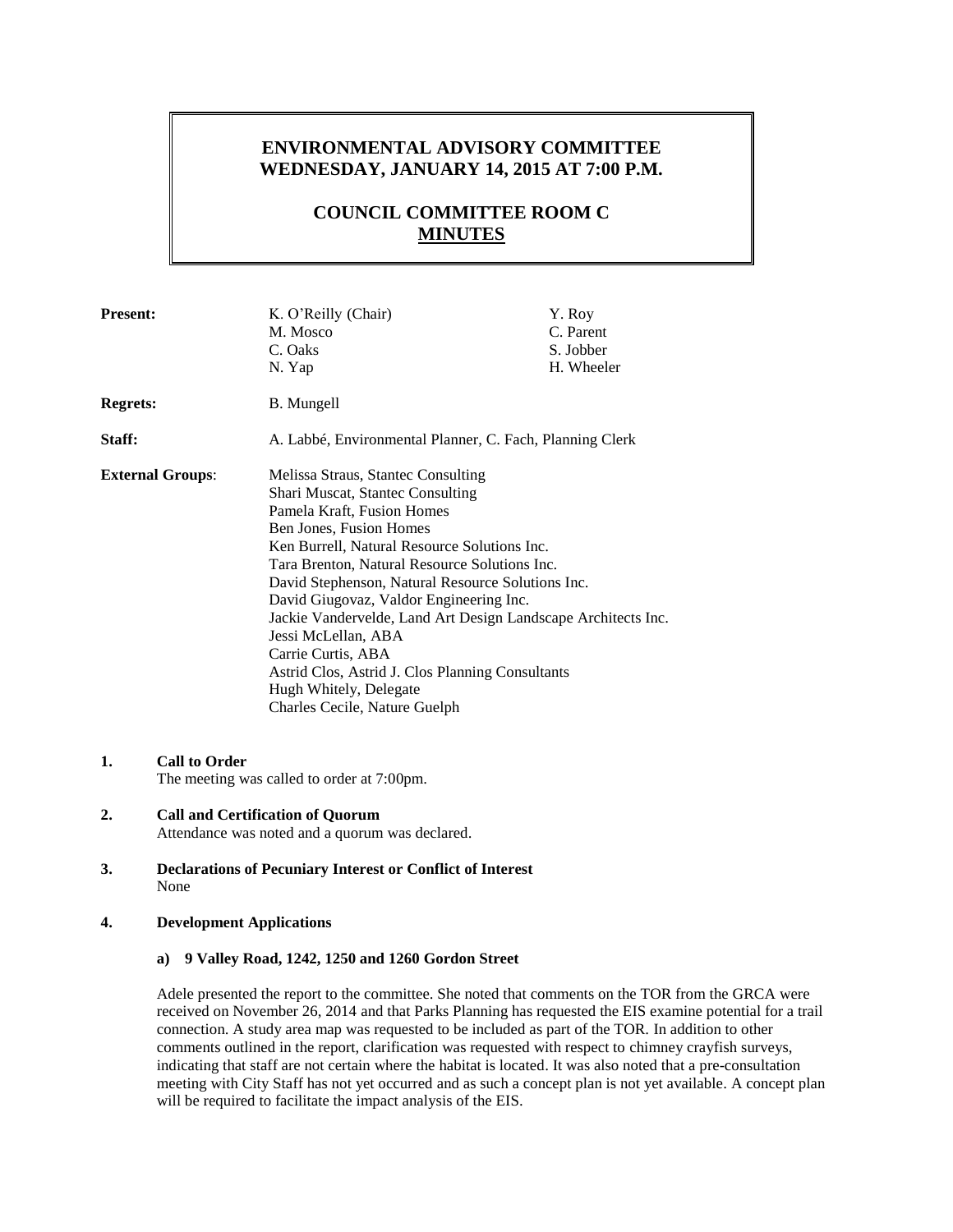Dave Stephenson and Ken Burrell presented from NRSI and were accompanied by Astrid Clos, Planning Consultant. They indicated that they are prepared to accommodate and implement the comments received from City Staff to date. Deer monitoring is being done and wildlife cameras have been installed. Snakeboards are on site and vascular plant surveys will be undertaken. They indicated that cumulative impacts are difficult to assess however, it was indicated it would be done in the EIS. They assured that the developer would be employing the services of a Butternut Health Assessor. Reference to adjacent property studies will be included in background studies. They will investigate whether the lack of open land against the forested wetland meets MNR's the turtle nesting guidelines.

Delegate, Hugh Whiteley suggested to the EAC that every EIS should include a statement from the Subwatershed Study because it highlights attributes for the area. He also indicated that water balances being done on drumlins, in his opinion, are not accurate and acknowledged that staff require that proponents use the MNR guidelines. He expressed that Source Water Protection is not being addressed, and although it is not part of EAC's mandate it should be part of the Hydrogeological Study. Lastly he noted that EIS reports should advance towards a quantitative approach to salt control.

EAC went into committee to discuss a motion.

#### **Moved by Michael Mosco and seconded by Hazel Wheeler,**

"THAT EAC accepts the Terms of Reference for an Environmental Impact Study prepared by NRSI with the following conditions:

- A revised EIS TOR is provided which addresses staff comments and includes at a minimum:
	- A study area map with survey locations noted;
	- Timing, conditions and search effort is clarified for herpetofaunal and Odonata and Lepidoptera surveys;
	- Inclusion of deer movement surveys using wildlife cameras;
	- Commitment to utilize continuous data loggers to collect data (beginning as soon as feasible), to support a wetland water balance and a monthly analysis.
	- Provisions for specific surveys of potential turtle nesting habitat as guided by MNRF protocols.

and;

- THAT the EIS:
	- ensures that GRCA and Dr. Hugh Whiteley's comments are addressed, as appropriate
	- ensures that Parks Planning comments are addressed as appropriate
	- incorporates the results of neighbouring Environmental Impact Studies."

**Motion Carried -Unanimous**

#### **b) 5 Arthur Street South**

Adele presented her report to the committee. This proposal is currently being reviewed under the Site Plan process.

Melissa Straus, Shari Muscat and Pam Kraft presented for Stantec/Fusion. They highlighted some details from the original EIR for the benefit of new EAC members, indicating the main outstanding issues are the floodway and riverwalk. GRCA is satisfied with the grading to deflect flood water in Phase 5. Appendix K addresses previous comments. Heritage issues have been addressed. An updated structural assessment report has been provided and notes that the wall can support a trail as long as it is 2.6 m away from the wall. It was noted that further considerations would be needed when examining the implementation of the river access.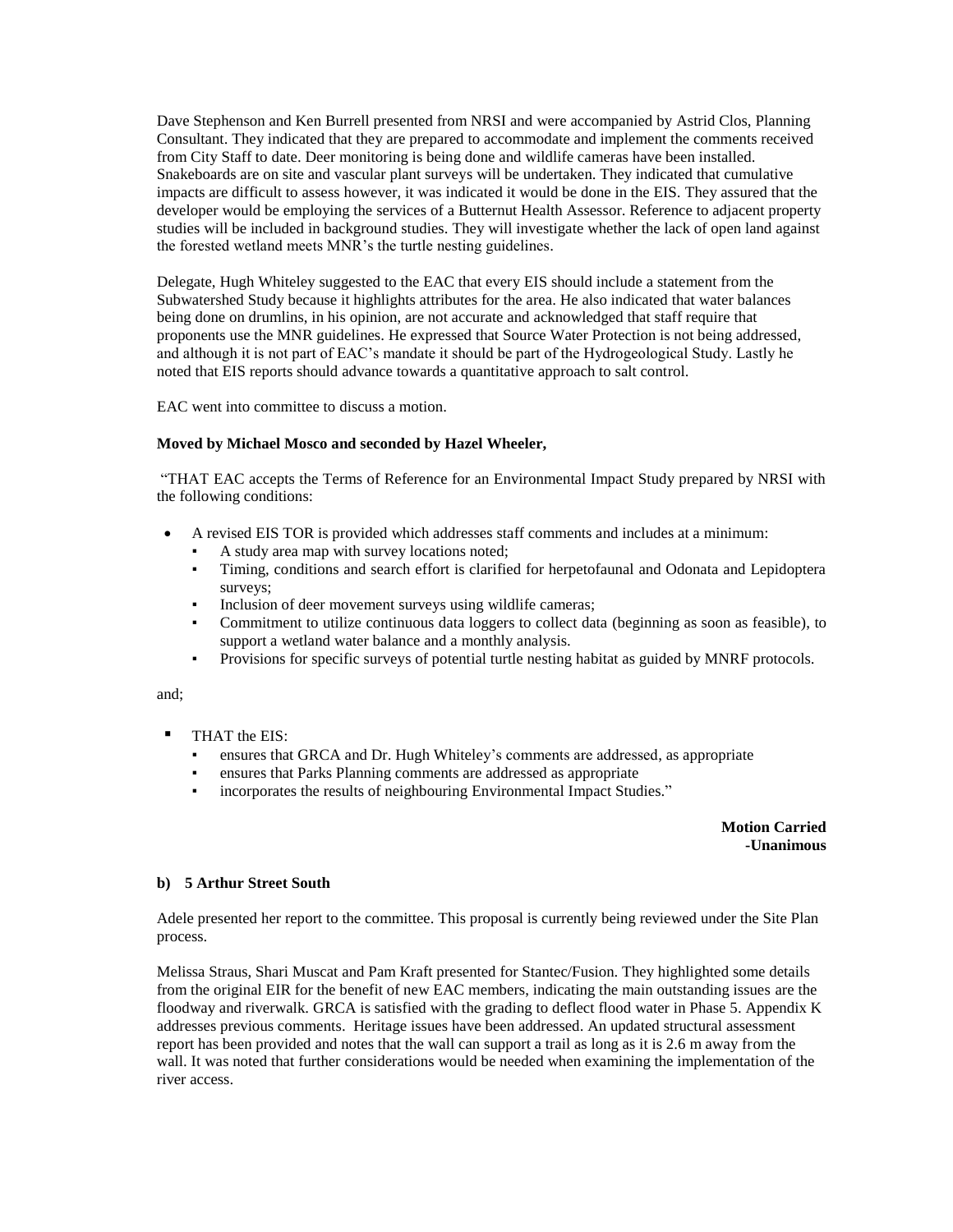Discussion and comments were provided surrounding protection for the river wall with respect to trees being planted beside it, chimney swifts and opportunities for un-capping the chimney earlier, the spruce trees along the GJR, the proposed maintenance plan and proposed signage.

The committee suggested that: no chemical spraying occur within the riverwalk given proximity to the river, consideration be given to using fallen leaves as mulch, that the maintenance of the bird boxes consider clearing out house sparrows each spring to provide habitat for other native birds.

Suggestions for signage included photographs for the Pollination sign as well as a change in approach to describing "panfish" using a conservation-oriented approach rather than a consumptive one.

#### **Moved by Yvette Roy and seconded by Colin Oaks,**

"THAT the Environmental Advisory Committee conditionally accept the Environmental Implementation Report prepared by Stantec Consulting Ltd. provided that:

- Staff comments are addressed to their satisfaction:
- Educational signage materials are adjusted, corrected and improved;
- The proponent continues to work with staff to ensure an appropriate street tree planting plan for the site as phases progress; and
- Efforts are made to preserve the White Elm tree near Neeve Street in Phase 4."

**CARRIED Unanimous**

#### **c) 1211-1231 Gordon Street**

Adele presented her report to the committee. She highlighted that the comments provided in her report were very detailed and that the majority could be addressed at a Site Plan stage. An EIR Addendum was requested to address the EIR comments prior to proceeding with Site Plan approval. She noted that the numbers of tree removals required correction and confirmed that the City would like to see compensation provided at a 3:1 replacement ratio for all native and non-native trees.

Tara Brenton, Carrie Curtis and Jessi McLellan from ABA provided some clarification with respect to bat boxes being proposed on private property, as well as confirming that S*alix lucida* is a native species. They acknowledge the discrepancies with tree numbers and indicated they would address this. They also clarified that they will consult with MNR regarding work within 25 m of the Butternut on site.

The committee asked questions regarding the timing for bat exclusion from the vacant houses, hydrologic monitoring, tree protection zone encroachment, compensation and terrestrial monitoring. The Committee noted that there is insufficient baseline data to do hydrologic monitoring and that the proponent should have collected data using continuous data loggers for at least one year to have any form of useful baseline data. The Committee expressed interested in having this done. The Committee also noted that the development plan should be provided overlayed on an aerial photo and that terrestrial monitoring protocols should be provided in the EIR.

There was also discussion about herpetofauna using anthropogenic debris (i.e., rock/debris piles) and that if any occur within the buffer that is to be restored, they should be replaced as part of the restoration plan. The Committee also acknowledged the good work put into the Stormwater Management solution.